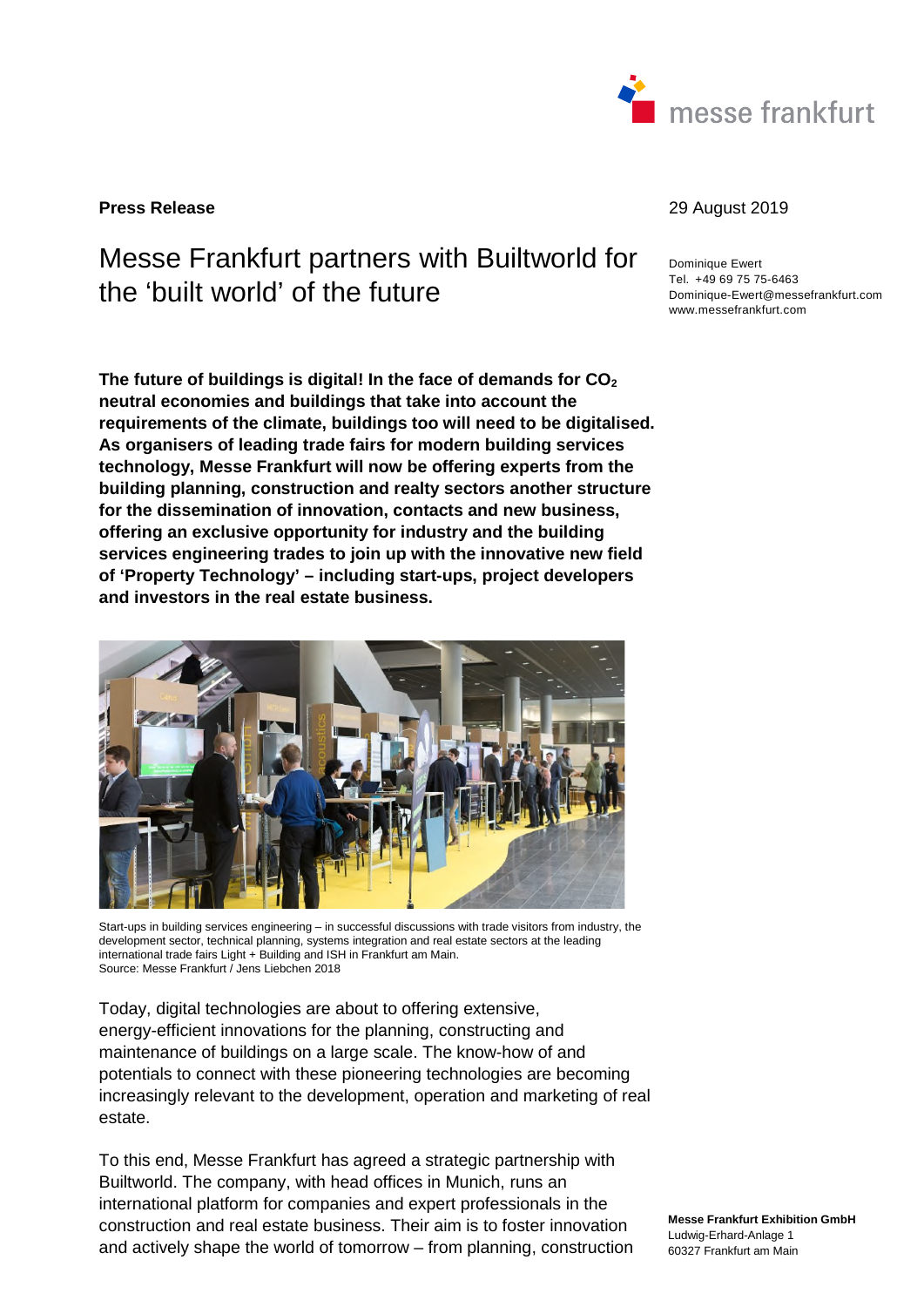and management, including investment and finance, to the marketing of buildings and building projects. As an exclusive partner of the new focus group 'Buildings & Building Services Technologies' in the eco-system of the innovative buildings sector created by Builtworld, Messe Frankfurt will be extending its programme for innovation and start-ups into this area.

## **The construction and realty sectors are seeking closer cooperation with the world of digital building services technology**

From accounting software to access control, from A to Z, the entire spectrum of applications for digital and integrated technologies is available to planners, developers and operators of both private and commercial properties. Yet the question remains: which applications fit in best with the technical installations and the cost model of buildings; in short, with the entire life cycle of a given building? – At the leading international trade fairs for building and building services technologies, Light + Building and ISH, the industry and its trades will showcase progressive, practical solutions for digital transformation in the buildings and residential districts of the future. Connectivity and interoperability of digital applications are the only certain ways to ensure progress in terms of energy management, of the networking of building services and security technology, the infrastructure for charging electric vehicles, 'smart' transport systems and the 'smart' urban environment – not forgetting the attainment of defined climate targets.

The digital networking of technologies and trades in the form of Building Information Modeling (BIM) – including digital planning scenarios using 'digital twins' – has already reached the first stage on the way to digital transformation in planning, operation and maintenance.

Similarly, there are now digital models and processes for optimising project planning, development and marketing of property in the world of real estate. A number of start-ups are now working in this still young field, which is being called 'PropTech' (Property Technology) and they are looking for partners and investors from the worlds of industry, technical development and applications.

"Bringing together these two building-related sectors is much more than a self-evident next step, in terms of the synergies that exist on the way to the digitally controlled management of buildings,"says Iris Jeglitza-Moshage, Senior Vice President at Messe Frankfurt. "Digital networking and its applications really come into their own, when they cover the entire life cycle of a building – ideally, therefore, from the initial project planning onwards. The efficient use of natural resources, and the protection of our climate that goes along with it, will only be technically possible on a large scale with such an approach; and we want to play our part in driving that forward, too."

Wolfgang Moderegger, initiator and joint founder of Builtworld, highlights the business synergies: "For the members of our global innovations platform for leading companies in the building and real estate business, the leading trade fairs for building services technology in Frankfurt are the ideal place in which to make new business contacts. And that is why we have now signed up to an exclusive partnership between our own platform and Messe Frankfurt."

Building Technologies: Cooperation Messe Frankfurt with Built World Innovation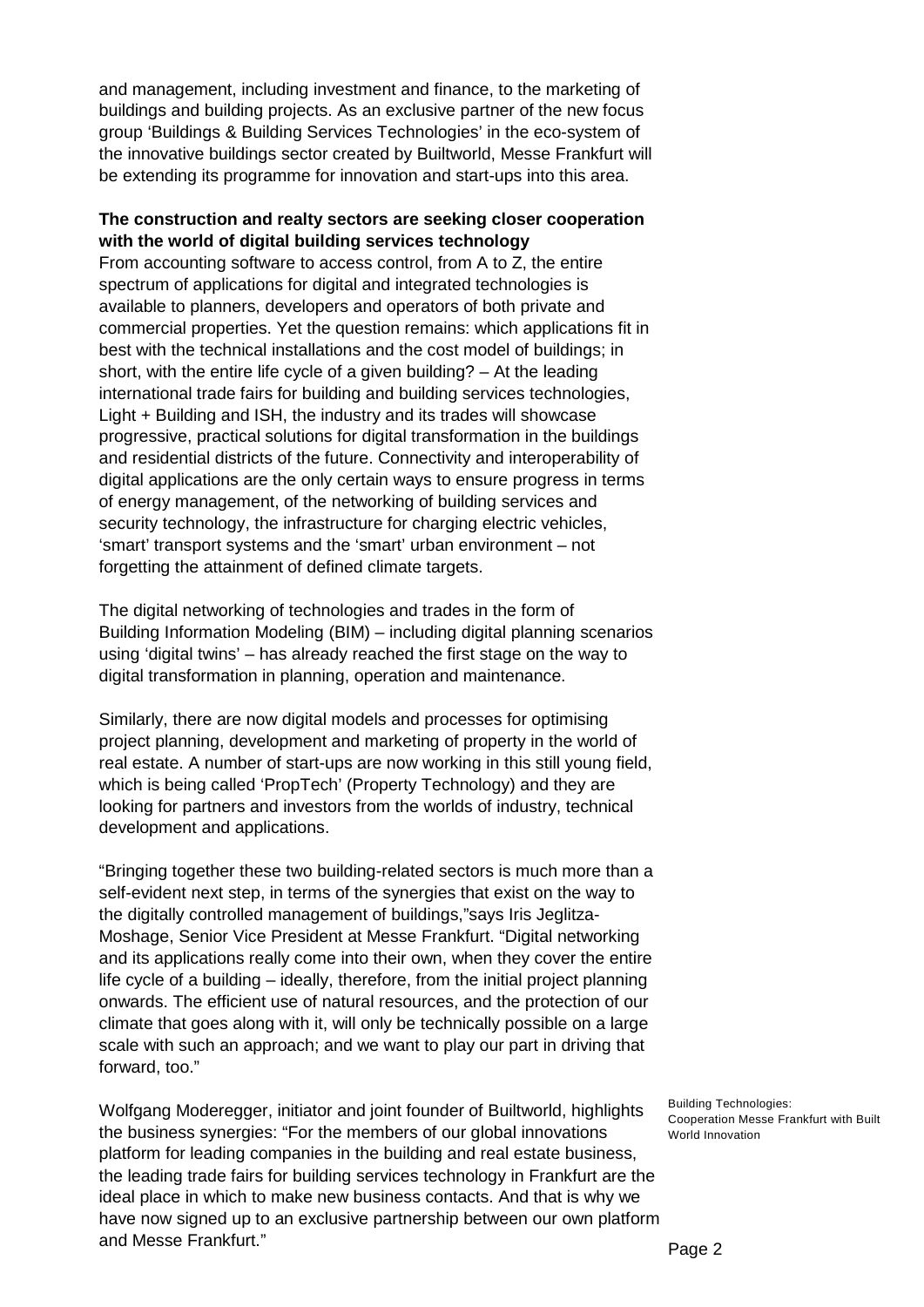# **Tech Alley and Innovations Forum at Light + Building 2020**

The first product of this cooperation will be the presence of the Construction Innovation Platform with the 'Buildings and Building Services Technologies' focus group at the upcoming Light + Building in March 2020. Visitors can expect an engaging mix of innovative providers, up-tothe-minute information from experts and lectures and plenty of networking opportunities in Frankfurt am Main, Germany's high-rise metropolis. Initial plans are concentrating on the 'Tech Alley' – a presentation by wellqualified start-ups, chosen to represent the full range of issues that arise with digital building services engineering. The exhibition, which involves the companies jointly, is accompanied by an Innovations Forum that charts the progress of the on-going digital transformation of the built world with expert lectures and 'pitches' (ten-minute company presentations).

### **Partners for building services engineering worldwide**

With its 28 trade fairs for buildings and building services technologies, Messe Frankfurt is in a position of strength as a partner to relevant manufacturers and visitor sectors worldwide, especially, too, for experts in the real estate business. Predictions of the United Nations for increasing population growth and the pressure for urbanisation already shows how important planning for the 'built world' is at a time when resources are scarce and the climate is changing: by 2050, the majority of people will be living in still-expanding mega-cities or in newly built ones. This means that water, air, heat, light, security and comfortable living conditions will all need to be guaranteed. The urban living space, together with horizontal and vertical movement within it, demand intelligently connected building systems technology. Messe Frankfurt assembles all the relevant players, who are either looking for or offering market-ready solutions for these challenges and puts them in contact with one another. They have the necessary sector-specific expertise and a network for building services technologies that is unique in the world.

**Presse releases & images:**  [www.light-building.com/press](http://www.light-building.com/press)



**On the internet:**  [www.builtworld.com](http://www.builtworld.com/) [www.building-technologies.messefrankfurt.com](https://technology.messefrankfurt.com/frankfurt/de/branchen/building-technologies.html)  [www.ish.messefrankfurt.com](https://ish.messefrankfurt.com/frankfurt/de.html)

Building Technologies: Cooperation Messe Frankfurt with Built World Innovation